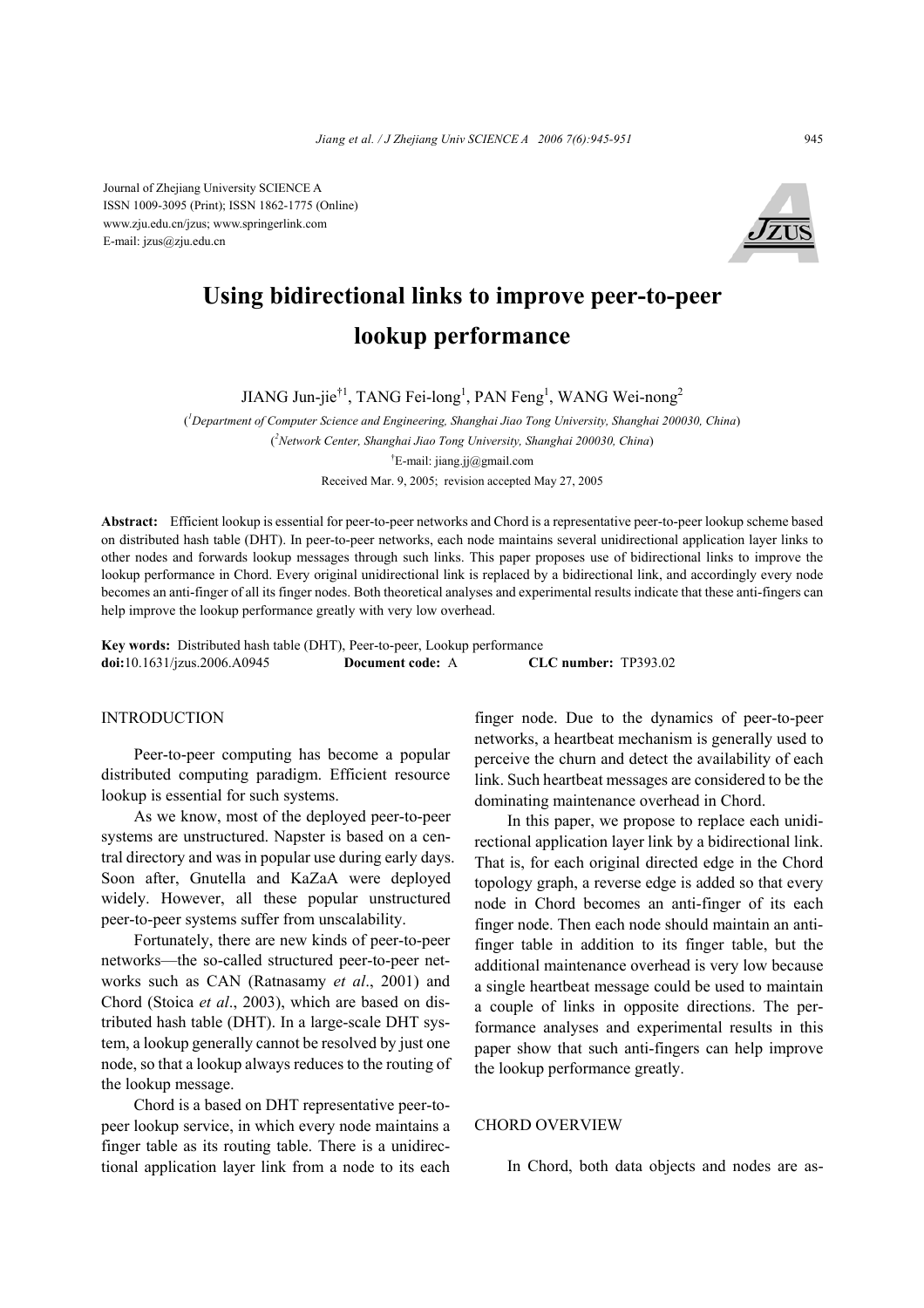signed an *m* bits identifier by using a consistent hashing such as SHA-1. A node's identifier is obtained by hashing the node's IP address and service port number while a data object's identifier is produced by hashing itself or its name. We will use the term "node id" and "key" to refer to the identifier of a node and a data object respectively. The node id of node *x* is denoted by *id*(*x*). Sometimes, we also denote a node using its node id. Consequently, Chord defines a name space as a sequence of *m* bits and arranges the name space on a scaled virtual ring modulo 2*<sup>m</sup>*, which is called the Chord ring.

Along the Chord ring, all the identifiers including node ids and keys are ordered. Key *k* is assigned to the first node whose node id is equal to or follows *k* clockwise along the Chord ring and the node is called the successor node of  $k$ , denoted by  $succ(k)$ . Also, the successor node of a node *x* is the first node clockwise from  $id(x)$  along the Chord ring, and is denoted by  $succ(x)$ .

In Chord, each node maintains a routing table, called the finger table and each routing table entry is called a finger of the node. The *i*th finger of node *x*, denoted by *x*.*finger*(*i*), contains the identity of the first node *s*, that succeeds *x* by at least  $2^{i-1}$  along the Chord  $r$  ring clockwise, namely  $s = succ(id(x)+2^{i-1})$ ,  $1 \leq i \leq m$ . The finger table of each node may contain *m* fingers at most and in fact, the finger table size is  $log_2N$  with high probability, where *N* is the number of nodes in the network.

A Chord ring with *m*=3 is shown in Fig.1. There are four nodes in the network—0, 1, 3 and 6. In addition, there are four data objects, whose keys are 1, 2, 6 and 7 respectively. The four data objects are assigned to their keys' successor nodes, i.e., nodes 1, 3, 6 and 0 respectively. In other words, the four data objects are located at nodes 1, 3, 6 and 0 respectively.

Fig.1 also shows the finger tables of these nodes. For example, we have the node id of the *i*th finger of node 0, *id*(0.*finger*(*i*))=*id*(*succ*(0+2*<sup>i</sup>*−<sup>1</sup> )), 1≤*i*≤3. Therefore, the node ids of these fingers are 1, 3 and 6 respectively.

Chord just provides one operation: to lookup the node responsible for a given key, i.e., the successor node of the key. Therefore, a lookup for the key can be resolved as long as the lookup message is routed to the node.

The Chord lookup algorithm is similar to binary



**Fig.1 An example of Chord ring** 

search. As stated above, each node in Chord maintains a finger table consisting of *m* fingers at most. To lookup a given key *k*, a node will check its finger table and forward a lookup message to the finger that is closest to but does not overshoot *k* clockwise. And then the finger will do the same in an iterative or recursive manner. After several iterations or recursions, the lookup message will ultimately arrive at the node that immediately precedes *k*. Then the node will return the address of its successor node, which is also the successor node of *k*. The lookup is resolved. It is clear that in Chord, all the lookup messages are passed clockwise along the Chord ring.

# DESIGN OF BICHORD

#### **BiChord construction**

Two reasons inspire us to propose BiChord. The first reason is that a single heartbeat message between each pair of nodes can be used by the nodes to perceive the arrival or departure of each other. Such a message can be utilized to maintain a bidirectional link. The second reason is that in Chord, all the lookup messages are passed clockwise along the Chord ring and we think it is inefficient, because to lookup the keys located near but preceding the node, the lookup messages will have to traverse almost the whole Chord ring.

The principle of BiChord is quite simple. In BiChord, a node needs to maintain a so-called antifinger table in addition to the finger table. When there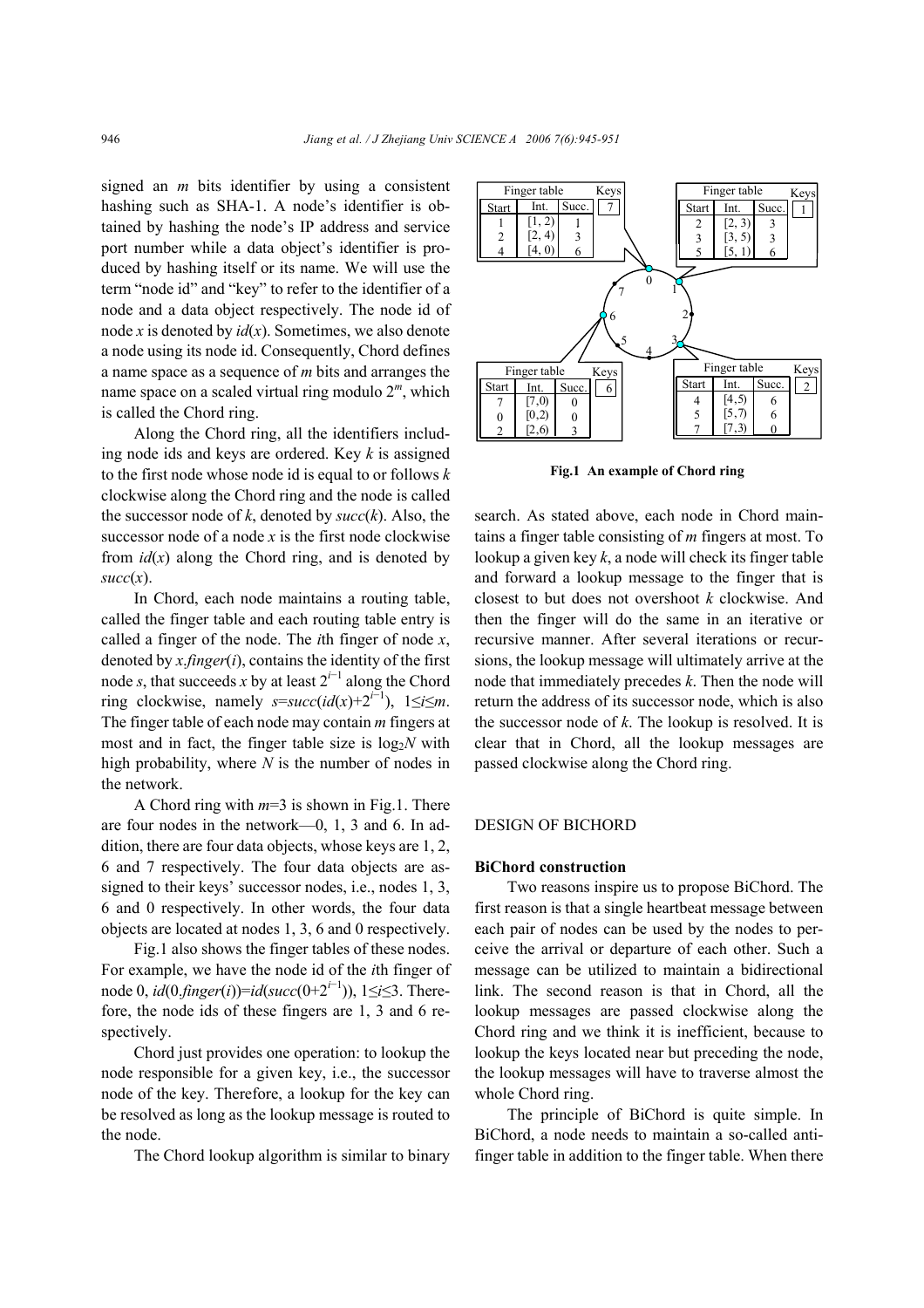is a link in Chord, we add a reverse link that links the same two nodes but in the reverse direction. So if one node *A* is a finger of the other node *B*, then node *B* becomes an anti-finger of node *A*. There are no changes to the responsibility of data objects. All the data objects are still located at the successor nodes of their keys. Therefore each node in BiChord maintains: (1) finger table; (2) successor list; (3) anti-finger table. The former two are the same as in Chord while the last one includes the information about all the antifingers of the node.

Fig.2 gives an example of BiChord. This example is the BiChord version of the example in Fig.1. In Chord, node 0 is the 3rd finger of node 3 and the 1st and 2nd fingers of node 6. So nodes 3 and 6 are included into the anti-finger table of node 0. The original unidirectional links from nodes 3 and 6 to node 0 are both replaced by a pair of symmetrical links, i.e., a bidirectional link.



**Fig.2 An example of BiChord** 

## **BiChord lookup algorithm**

We take the finger table and the anti-finger table as a whole and call it the routing table. In the routing table, all the entries are ordered. To lookup a given key *k*, a node will check its routing table to find a certain table entry, namely one of its fingers or anti-fingers, whose identifier is closest to *k* among all the entries. Then the lookup message is forwarded to this node. Ultimately, the lookup message will arrive at the node closest to the key *k* among all the nodes in the network. Since we have not changed the responsibility of data objects, this node must be the predecessor or successor node of key *k*. If the node is the successor node of *k*, the lookup is resolved. Or else,

this node must be the predecessor node of *k*. Then it can return the address of its successor node, which is also the successor node of *k*. The lookup is resolved likewise.

The pseudocode of BiChord lookup algorithm is shown in Fig.3. Remote calls and variable references are both preceded by the identifier of remote node, while local variable references and procedure calls both omit the identifier of local node. The mechanisms to deal with the join and stabilization remain unchanged from that in Chord.



**Fig.3 BiChord lookup algorithm** 

## PERFORMANCE ANALYSIS

The two main performance metrics we discuss here are routing table size and lookup path length. Moreover, we give a precise proof on the routing table size in BiChord.

**Theorem 1** Each node maintains a finger table with at most *m* entries and with high probability (whp), the size of finger table is *O*(log*N*), where *m* is the length of identifier and *N* is the number of nodes in the network.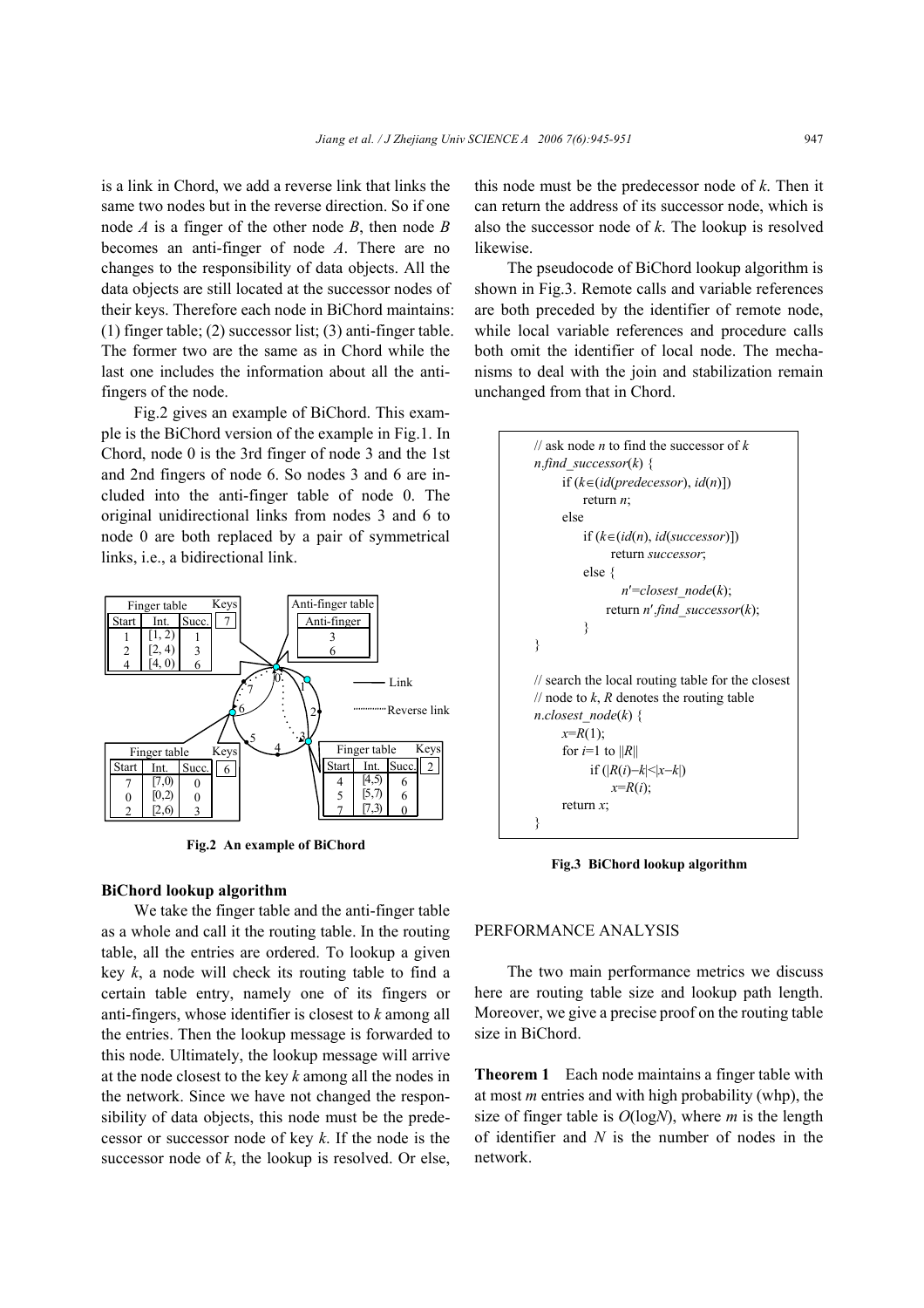**Proof** Since there are no differences between the construction of finger table in BiChord and in Chord, the number of entries in the finger table of each node also remains unchanged. The finger table size in BiChord is the same as that in Chord and it follows that whp, the size of finger table in Chord is *O*(log*N*) and is *m* at most (Stoica *et al*., 2003).

**Theorem 2** With high probability, each node maintains an anti-finger table with  $O(\log^2 N)$  entries, where *N* is the number of nodes in the network. Also, the expected anti-finger table size is *O*(log*N*).

**Proof** The expected distance between two successive nodes is  $2^m/N$  on the Chord ring, and whp, the distance is  $L=O((2<sup>m</sup>/N)\times log<sub>N</sub>)$ .

We consider a node *n*. There are *L* continuous identifiers between node *n* and its predecessor node *p*, i.e.,  $\left| \frac{id(n) - id(p)}{=}L, \text{whp.} \right|$ 

If node *n* is a finger of node *x*, we have  $n=$ *succ*(*id*(*x*)+2<sup>*i*–1</sup>), 1≤*i*≤*m*. That is to say, *id*(*x*)+2<sup>*i*–1</sup> is in the range from  $id(p)$  to  $id(n)$ . So  $id(x)$  is in the range from  $id(p) - 2^{i-1}$  to  $id(n) - 2^{i-1}$ . It's clear that for a particular  $i$ ,  $id(x)$  locates in this range with probability  $|(id(n)-2^{i-1})-(id(p)-2^{i-1})|/2^m$ . That is, node *n* is a finger of node *x* with probability  $\left| i d(n) - i d(p) \right| / 2^m$ . As stated above, whp,  $\left| i d(n) - i d(p) \right| = L = O((2^m/N) \times \log N)$ . Thus node *n* is a finger of node *x* with probability *O*(log*N*/*N*) for any node *x* and a particular *i*. Thus whp, for this particular *i*, there are *O*(log*N*) nodes that finger node *n* because there are *N* nodes totally in the network.

Since whp a node has *O*(log*N*) fingers, there are  $O(\log^2 N)$  unique nodes with finger node *n*, whp, and so node *n* maintains an anti-finger table with  $O(\log^2 N)$ entries.

As shown in Theorem 1, whp, every node maintains a finger table with *O*(log*N*) entries. So the sum of the finger table size is *O*(*N*×log*N*) and on average, each node is a finger of *O*(log*N*) nodes. Thus the expected anti-finger table size is *O*(log*N*).

**Theorem 3** If in a BiChord network, every node maintains a correct finger table and a correct antifinger table, the BiChord lookup algorithm is convergent.

**Proof** During each step of BiChord lookup algorithm, if current node cannot find a routing table entry closer to the desired key than itself, the node must be the predecessor or successor node of the key and the lookup is resolved because if not so, the predecessor

or successor node of this node must be closer to the key.

Otherwise, the lookup message will be forwarded to a finger or anti-finger of the current node that is closest to the desired key among all the routing table entries. Obviously, such a next hop node is closer to the desired key than current node. In such a case, the lookup message is routed to a closer node to the desired key at each step. Ultimately, the lookup message will arrived at the node preceding or succeeding the key, namely the predecessor or successor node of the key and the lookup is resolved.

Since the anti-finger table brings much uncertainty into the routing process, it's rather difficult to give an exact analytical result on the lookup path length in BiChord. But the lookup efficiency is improved distinctly. In Chord, each node maintains information about a small number of other nodes (fingers) and knows more about the nodes closely following it along the Chord ring than the nodes farther away, whereas in BiChord, each node maintains not only such information but also information about more nodes (anti-fingers). A node knows many things about the nodes near it at sides clockwise and counterclockwise instead of only the clockwise side. Intuitively, the fingers and anti-fingers of each node partition the Chord ring finer and by these fingers and anti-fingers, a node will locate the region of a desired key more accurately at each step. Thus the nodes will resolve a lookup within fewer steps.

## EXPERIMENTAL EVALUATION

In this section, we evaluate the performance of BiChord by simulation. The simulator implements the BiChord lookup algorithm shown in Fig.3. For comparison, we also implement Chord lookup algorithm.

#### **Routing table size**

The routing table size is an important performance metric. Although the anti-finger table brings very low additional overhead, we still investigate the anti-finger table size to evaluate the performance of BiChord thoroughly. The finger table size is examined during the experiment too. From Theorem 1 and Theorem 2, with high probability, the finger table and anti-finger table sizes are  $O(logN)$  and  $O(log^2N)$  re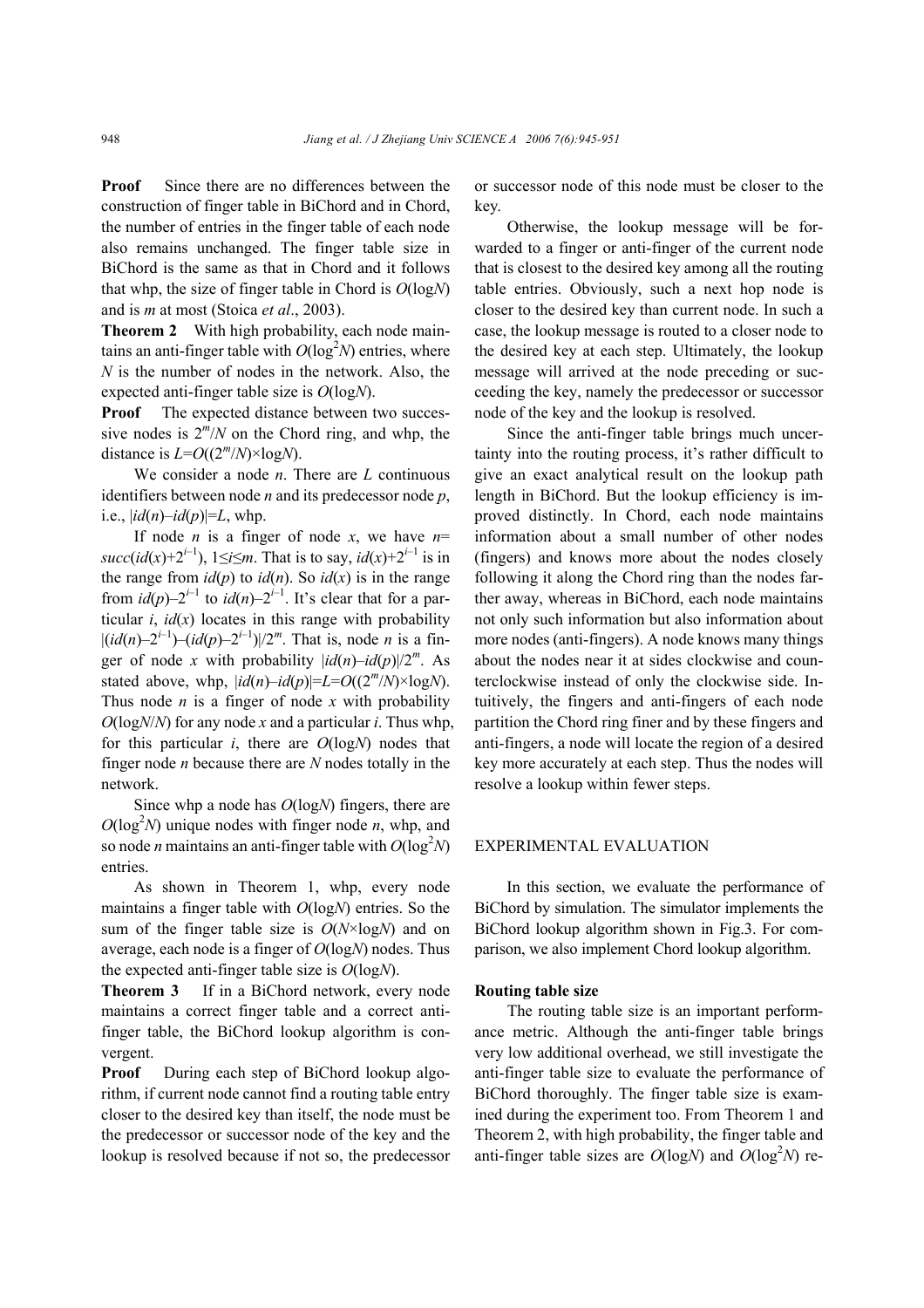spectively, and the expected finger table and antifinger table sizes are both *O*(log*N*), where *N* is the total number of nodes in the network.

To understand the routing table size in practice, we simulated a network with  $N=2^k$  nodes. We varied *k* from 3 to 14 and conducted a separate experiment for each value of *k*. We measured the finger table and anti-finger table sizes of every node during each experiment.

Fig.4a plots the average sizes of finger table and routing table as a function of *k*. As expected, they both increase logarithmically with the number of nodes. Fig.4b plots the probability density function of the finger table and anti-finger table sizes for a network with  $2^{12}$  nodes ( $k=12$ ).

Fig.4a confirms that in BiChord, both the average finger table size and the average routing table size are *O*(log*N*). Fig.4b shows that the finger table sizes of most peer nodes are around log*N* while the distribution of anti-finger table sizes is more dispersed.

## **Lookup path length**

The routing performance of BiChord mostly depends on the lookup path length. We also simulated a network with  $N=2^k$  nodes and  $100\times2^k$  data objects here. We varied *k* from 3 to 14 and conducted a separate experiment for each value of *k*. During each experiment, every node picked up a random set of keys to lookup using Chord and BiChord lookup algorithm respectively, and we measured each lookup path length of the two algorithms.

Fig.5a plots the average lookup path length of the two lookup algorithms as a function of  $k$ . Fig.5b plots the probability density function of lookup path length in the case of a  $2^{12}$  nodes ( $k=12$ ) network.

Fig.5a indicates that BiChord has great improve-



**Fig.4 Routing table size in BiChord. (a) Average sizes; (b) The probability density function of the finger and anti-finger table sizes in the case of a 4096 nodes network** 



**Fig.5 Lookup path length in Chord and BiChord. (a) Average lookup path length; (b) The probability density function of lookup path length in the case of a 4096 nodes network**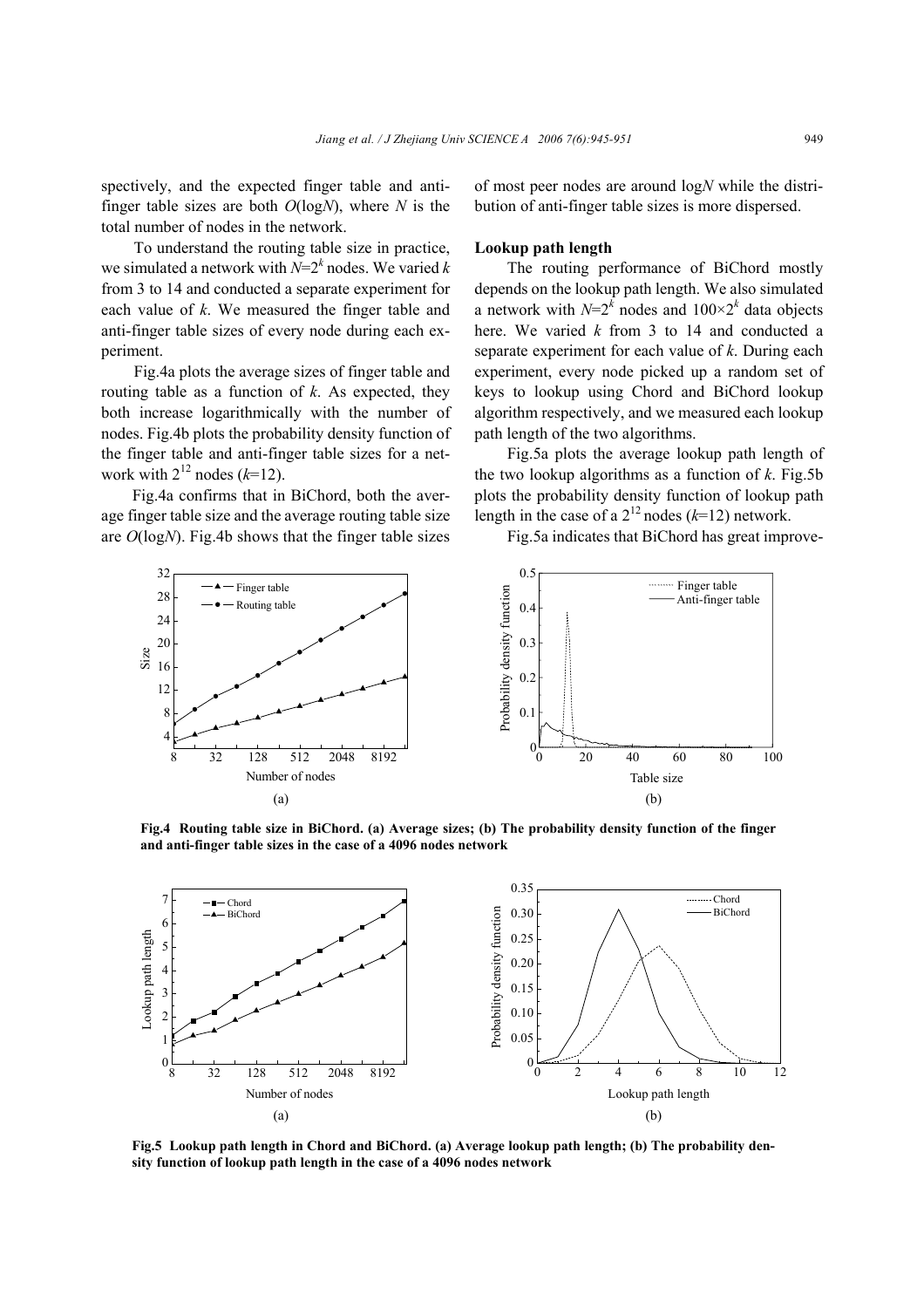ment over Chord in average lookup path length. Fig.5b shows more plainly that the average lookup path length in BiChord is lower than that in Chord.

We also counted the number of anti-fingers that act as lookup forward nodes during each BiChord lookup and calculate the percentages of anti-fingers in lookup forward nodes. Fig.6 plots such percentages for each network size.

Fig.6 shows that about half of the lookup forward nodes are achieved by anti-fingers and confirms that the anti-fingers contribute much to the improvements of lookup efficiency.



**Fig.6 Percentages of anti-fingers in lookup forward nodes**

#### RELATED WORK

Chord provides an efficient peer-to-peer lookup service based on DHT with provable correctness and performance guarantee. By now, Chord has brought up many novel distributed application systems. We also have implemented an experimental system for distributed text retrieval based on Chord (Jiang and Wang, 2004). However, there is still some space for improvement in Chord lookup efficiency.

There are two main ways to improve the lookup efficiency in Chord. One is to optimize the logical topology of Chord such as the denser finger technique (Zhuang and Zhou, 2003). The other is to utilize the underlying network topology information to reduce the total routing latency such as geographic layout and proximity neighbor selection (PNS) techniques (Ratnasamy *et al*., 2002).

The denser finger technique places fingers of node *x* at points  $id(succ(id(x)+(1+1/d)2^{i-1}))$  on the Chord ring,  $(1 \le i \le m' \land (1+1/d)^{m'} \le 2^m)$  and *d* is a

tunable integer parameter. The number of fingers kept by each node is now *d* times of that in original Chord and the maximum lookup path length is reduced to  $1/\log(1+d)$  of the original length. However, the average lookup path length is  $log N/[(1+d)log(1+d)$ *d*log*d*]. In our another work, we presented ChordPlus lookup algorithm (Bai *et al*., 2005) which generalizes Chord lookup algorithm to *M*-ary lookup. It also gets some improvements in lookup path length.

However, work remains to route lookup messages in one way (clockwise) like in Chord. S-Chord was proposed using symmetry to improve lookup efficiency in Chord (Mesaros *et al*., 2003). That is, each node maintains fingers at both its sides and these fingers of node *x* are placed at points  $id(succ(id(x)) +$ 4<sup>*i*–1</sup>)) and *id*(*pred*(*id*(*x*)–4<sup>*i*–1</sup>)) (1≤*i*≤*m*). S-Chord shows the improvements in routing performance by experiments. BiChord is rather different from the idea of S-Chord. In S-Chord, each link is still unidirectional like in Chord, but in BiChord, we add a reverse link to the topology graph for each original unidirectional link at very low additional maintenance overhead and achieve significant improvements in routing performance.

Exploiting the underlying network topology information has been considered for use in Chord too (Dabek *et al*., 2001).

#### **CONCLUSION**

Chord is a scalable peer-to-peer lookup service for Internet applications. The simplicity, provable correctness and performance make it an attractive substrate for distributed applications. However there still remains some space for improvement in the lookup efficiency in Chord.

This paper proposes BiChord, an improved lookup service based on Chord. BiChord utilizes the existing finger table in Chord and the heartbeat mechanism to construct an anti-finger table at very low additional overhead. By using the finger table and anti-finger table, the lookup performance is improved greatly. Theoretical analyses and experiment results both confirm such improvements. Another byproduct is that the fault-tolerance is enhanced due to more routing table entries and the relaxed routing selection policy.